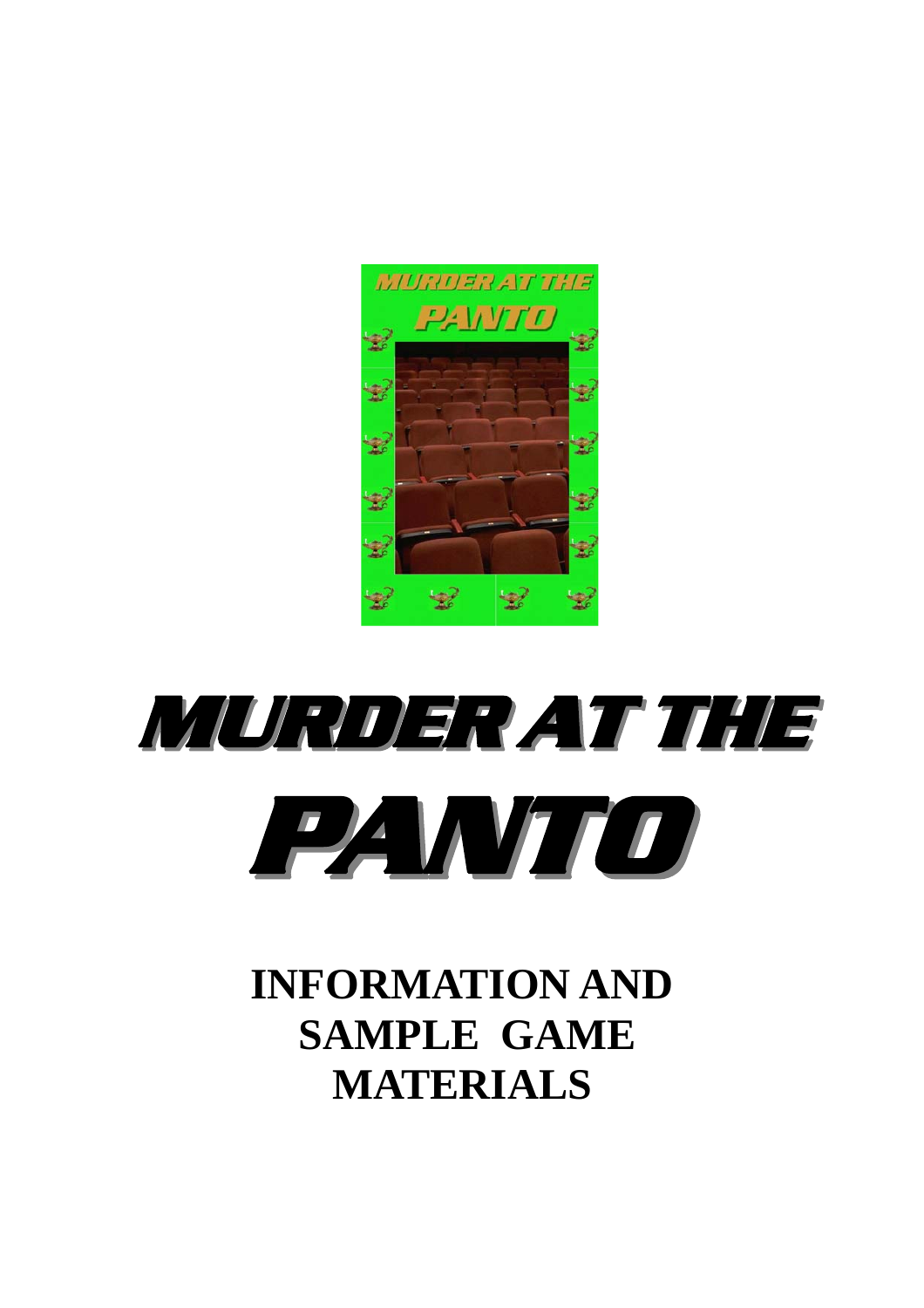## MURDER AT THE PANTO

Thank you for downloading this information and sample file. The documents you need to run the game are contained in the main pdf file which is available to purchase.

THIS SAMPLE CONTAINS

- Instructions for running Murder at the Panto
- An invitation
- A sample from the player rounds section
- A sample from the player clues section
- Sample pantomime script

THE MAIN GAME CONTAINS

- Instructions
- Introduction
- **Invitation**
- Costume suggestions
- Pantomime script
- Player rounds
- Player clues
- **Accusation list**
- **Solution**
- **Labels**

### HOW TO PLAY THE GAME

Murder at the Panto is for 8 players. There are four female characters and four male characters. The host is responsible for printing out and organising the documents for the game (Full instructions are provided) Games usually take two and a half to three hours and are designed to be played around a meal or a buffet

### MURDER AT THE PANTO

Your attendance is requested at the final dress rehearsal of Aladdin. This adult pantomime is the latest production to be put on by Gusset-On-Navel Amateur Dramatic Society (The Society who put the sin into Sinbad but didn't do a lot for Dick Whittington). It is a version of the traditional Arabic story and has been scripted, produced and directed by Harry Stoke-Ratt, local Councillor and owner of Gusset Hall.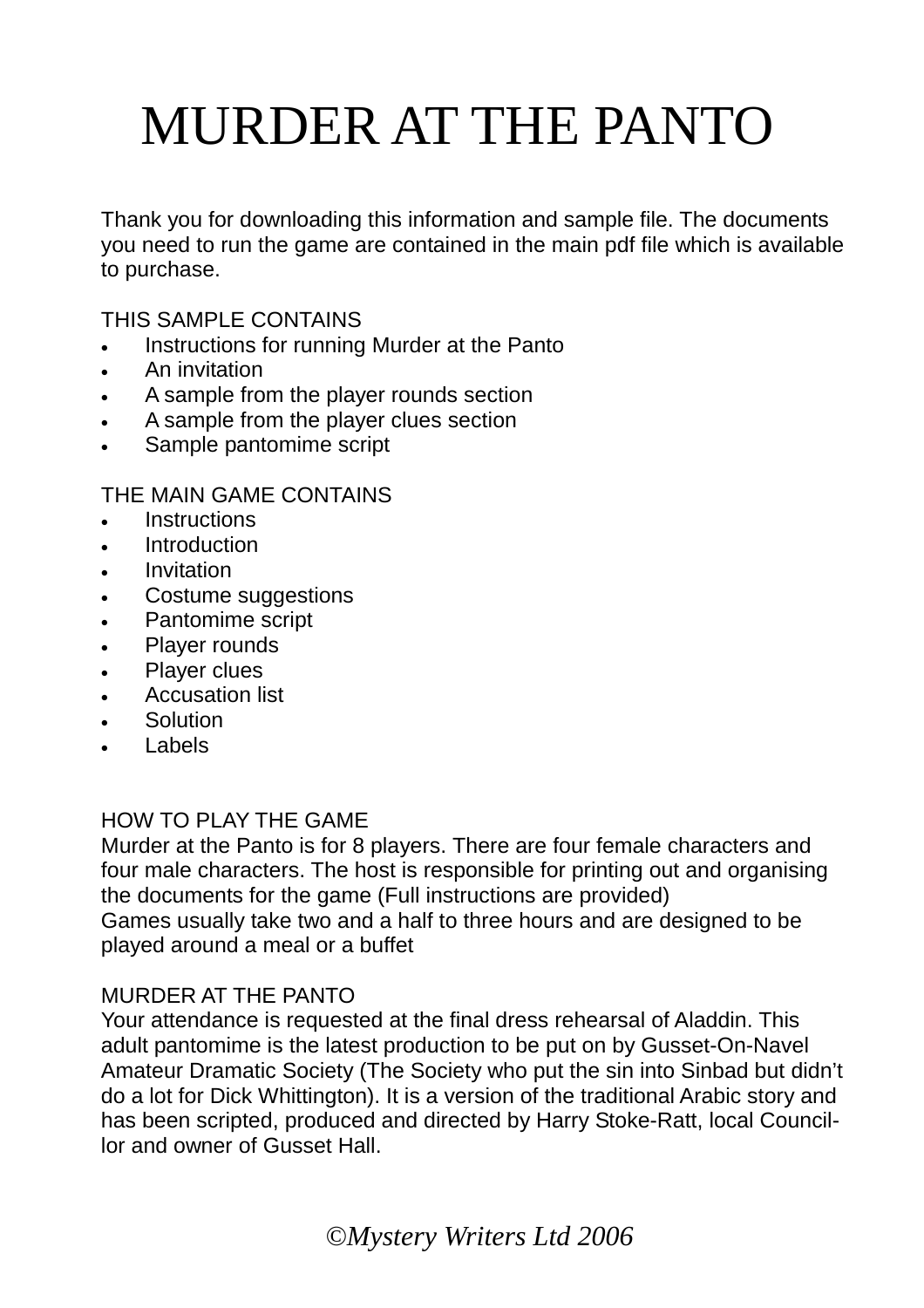## How to run this downloadable Murder Mystery Game

#### **Instructions for 'Murder at the Panto - 8 Players**

The male roles are

#### **1) Instructions For Printing After You Have Purchased And Downloaded**

- You will need Paper (A4 or similar), scissors and 8 envelopes (minimum size 22cm by 13cm)
- You should have ready for printing:
	- These 'How To Run' instructions **A/**  Introduction
	- Player invitations **B/**
	- Ideas for costumes
	- Player slips **C/**
	- Player clues **D/**
	- Player scripts Accusation list **F/ E/**
	- Solution to the mystery
	- Labels **G/**

#### 2) Printing

Print out the following:

- **A/ One copy**
	- How to run
	- Introduction

#### **B/ Eight copies**

- Invitations
- Costume suggestions

#### **C/ One copy**

 **-** Player slips

Cut along the dotted lines and place each player's slips in an envelope on which you should write their name (do this task with the papers upside down and try not to read anything!)

#### **D/ One copy**

Print out the player clues (one copy of each). Fold each clue up from the bottom leaving only the top two lines showing

#### **E**/ **Eight copies**

Print out eight copies of the player scripts (one set for each player)

- **F**/ Print out one copy of the accusation list and solution taking care to fold the solution without reading it
- **G/**  Print out the labels onto sticky labels if required. The labels can also be printed out on to card to use as place settings.

#### 3) In advance of playing the game

- Allocate the characters to the players using the information on the invitation and ideas for costumes. are optional characters (This game is for 8 players).

- Send an invitation and ideas for costumes sheet to each player at least one week before the Murder Mystery takes place (to give them chance to organise their costumes).

- You may wish to prepare labels or nametags for each character on the night (if you do, please be careful with delicate fabrics)
- Download the MP3 file containing the introduction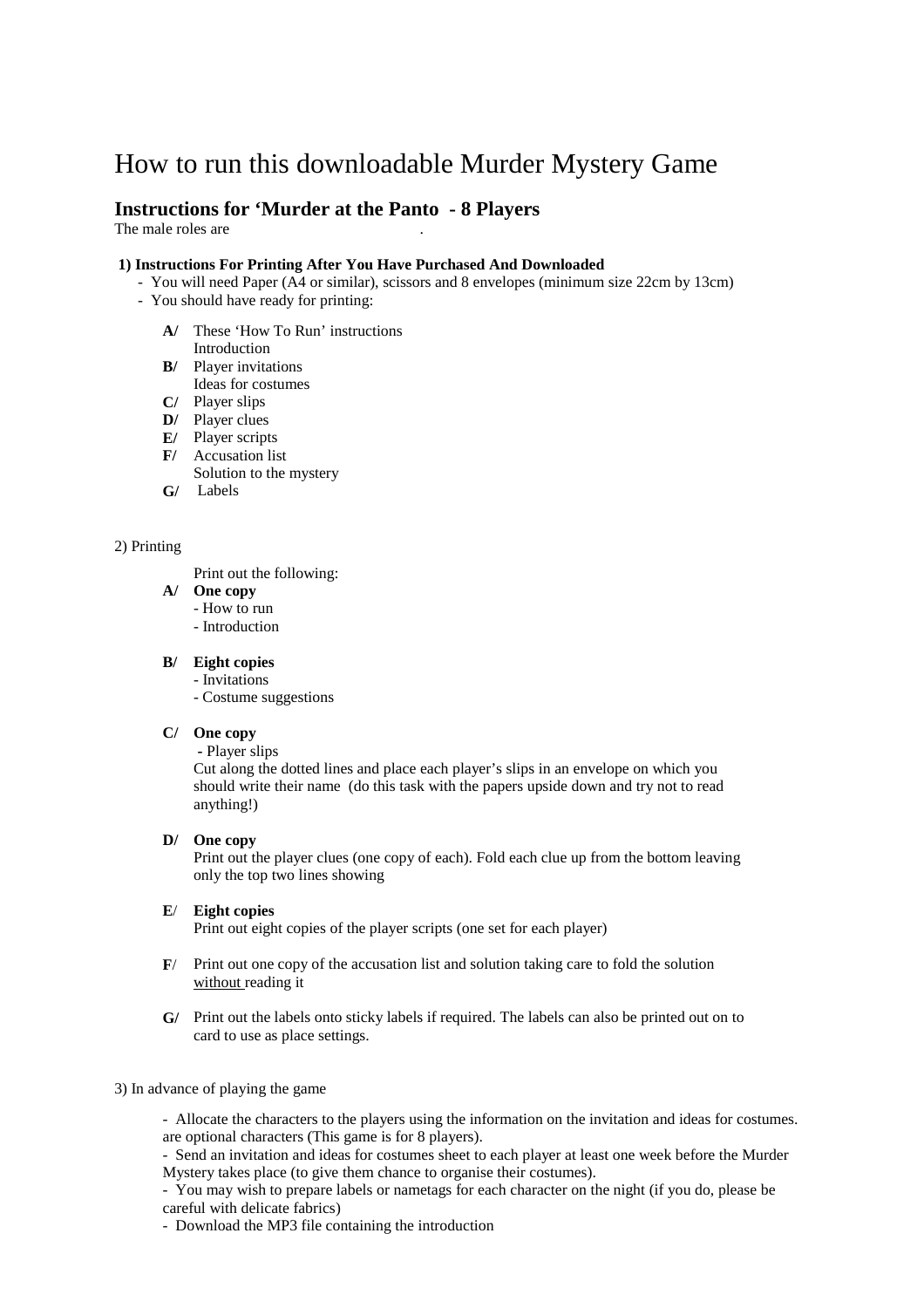#### 4) On The Night

- Welcome your guests with a nametag or label
- Hand out the player envelopes, clues and a set of scripts to each player.
- Play the introduction MP3 file. If this is not possible the host should read the introduction part 1.
- The host should then read the introduction part 2 (the police bulletin)
- Each player reads their 'Secret information' slip to themselves

- Commence the game with each player reading out his or her 'Round 1-Reveal this information now' slips (starting with the hosts)

- Work through the remaining rounds ensuring that each player has read their slip (and clue if appropriate) before moving on to the next round

This game has eight rounds. Rounds 1, 3, 5 and 7 use the scripts for Acts 1, 2, 3 and 4. Rounds 2, 4, 6 and 8 contain the murder mystery. After Round 8 the players should make their accusations giving their reasons. Use the list to decide the order of the accusations

- When all accusations have been made the host reads out the solution to the mystery. After the solution has been read out the players should go to Act 5 which contains the songs to be sung.

### **Important Notes**

*The story and characters in this Murder Mystery are fictitious. Any resemblance to any person living or dead is purely coincidental. Any disputes arising from the sale of this game are subject to the laws of England and Wales irrespective of the geographical location of the customer* 

*©Mystery Writers Ltd 2004*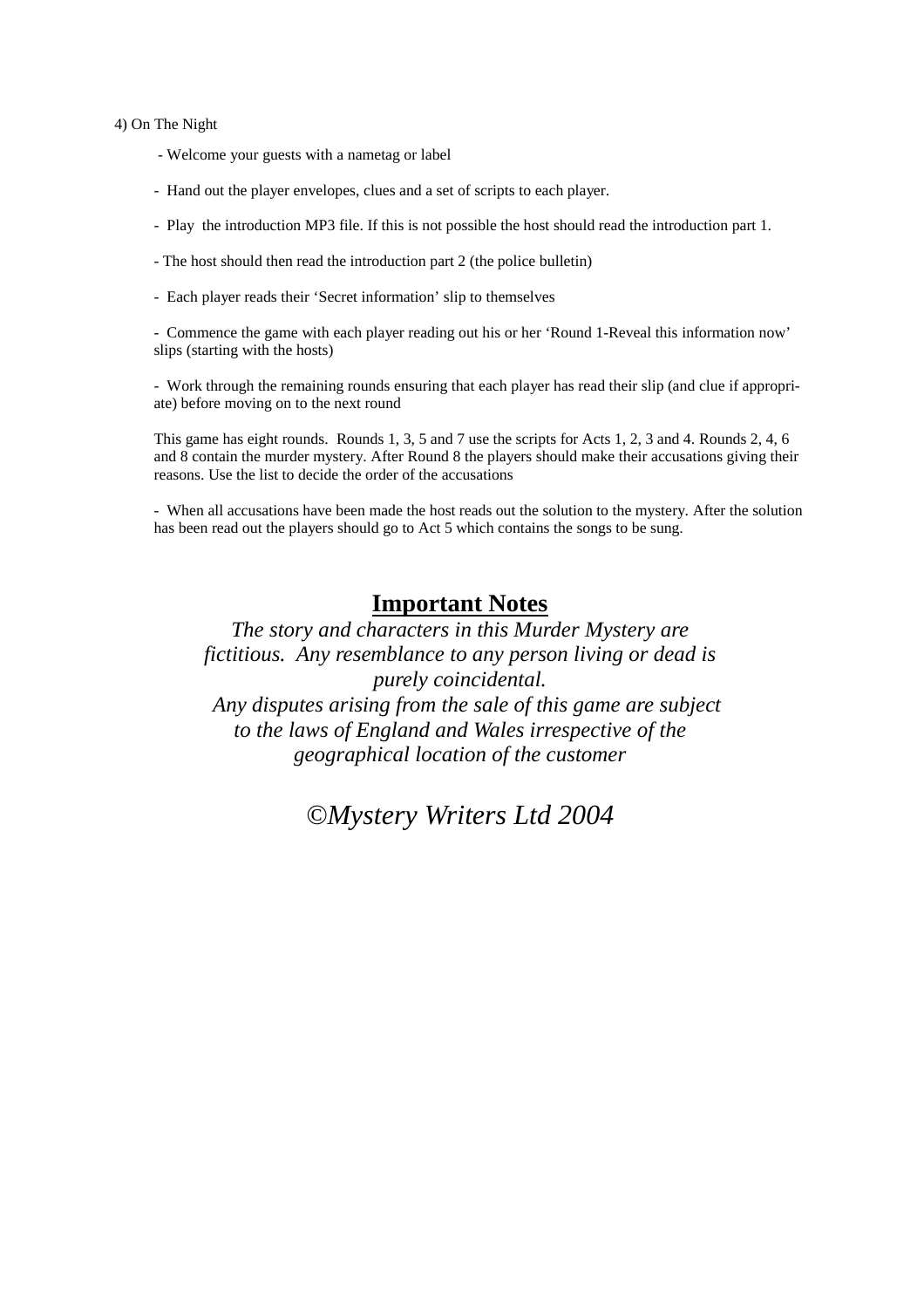## MURDER AT THE PANTO

## GUSSET-ON-NAVEL AMATEUR DRAMATIC SOCIETY Present '*Aladdin'* (or 'Give it a quick rub me duck!')

Your attendance is requested at the final dress rehearsal of this adult pantomime. The rehearsal will take place

\*\*\*\*\*\*\*\*\*\*\*\*\*\*\*\*\*\*\*\*\*\*\*\*\*\*\*\*\*\*\*

Your fellow thespians will include:

| <b>Connie Linctus</b> | $\bullet$ | (Local Pharmacy Owner) playing Aladdin              |
|-----------------------|-----------|-----------------------------------------------------|
| Stu N. Dumplings      | $\bullet$ | (Local Butcher) playing Widow Twanky                |
| <b>Cass Trait</b>     | $\bullet$ | (Local Vet) playing Princess BadLabrador            |
| <b>Adrian Sworl</b>   | $\bullet$ | (Local Builder) playing Avva Nana                   |
| Annie Seed            | $\bullet$ | (Local Sweetshop Owner) playing The Fairy Godmother |
| Shaun De Leer         | $\bullet$ | (Local Antique Dealer) playing The Genie            |
| <b>Bess Before</b>    | $\bullet$ | (Supermarket Owner) playing Tess Tickle             |
| Nosmo King            |           | (Local Comedian) playing Wishee Washee              |
|                       |           |                                                     |

\*\*\*\*\*\*\*\*\*\*\*\*\*\*\*\*\*\*\*\*\*\*\*\*\*\*\*\*\*\*\*

This is the latest production to be put on by Gusset-On-Navel Amateur Dramatic Society (The Society who put the sin into Sinbad but didn't do a lot for Dick Whittington). It is a version of the traditional Arabic story and has been scripted, produced and directed by Harry Stoke-Ratt, local Councillor and owner of Gusset Hall.

\*\*\*\*\*\*\*\*\*\*\*\*\*\*\*\*\*\*\*\*\*\*\*\*\*\*\*\*\*\*\*

Gusset-On-Navel Amateur Dramatic Society would like to thank the generosity of the local business community for their kind sponsorship of the show especially Connie Linctus (for donating the first aid kits), Stu Dumplings (for donating the hot dog sausages and meat pies), Cass Trait (for training Aladdin's dog), Adrian Sworl (for building the set), Annie Seed (for donating the lollypops to throw to the audience), Shaun De Leer (for providing a number of the props), Bess Before ( for providing the refreshments at rehearsals) and Nosmo King (for lending Harry his joke book)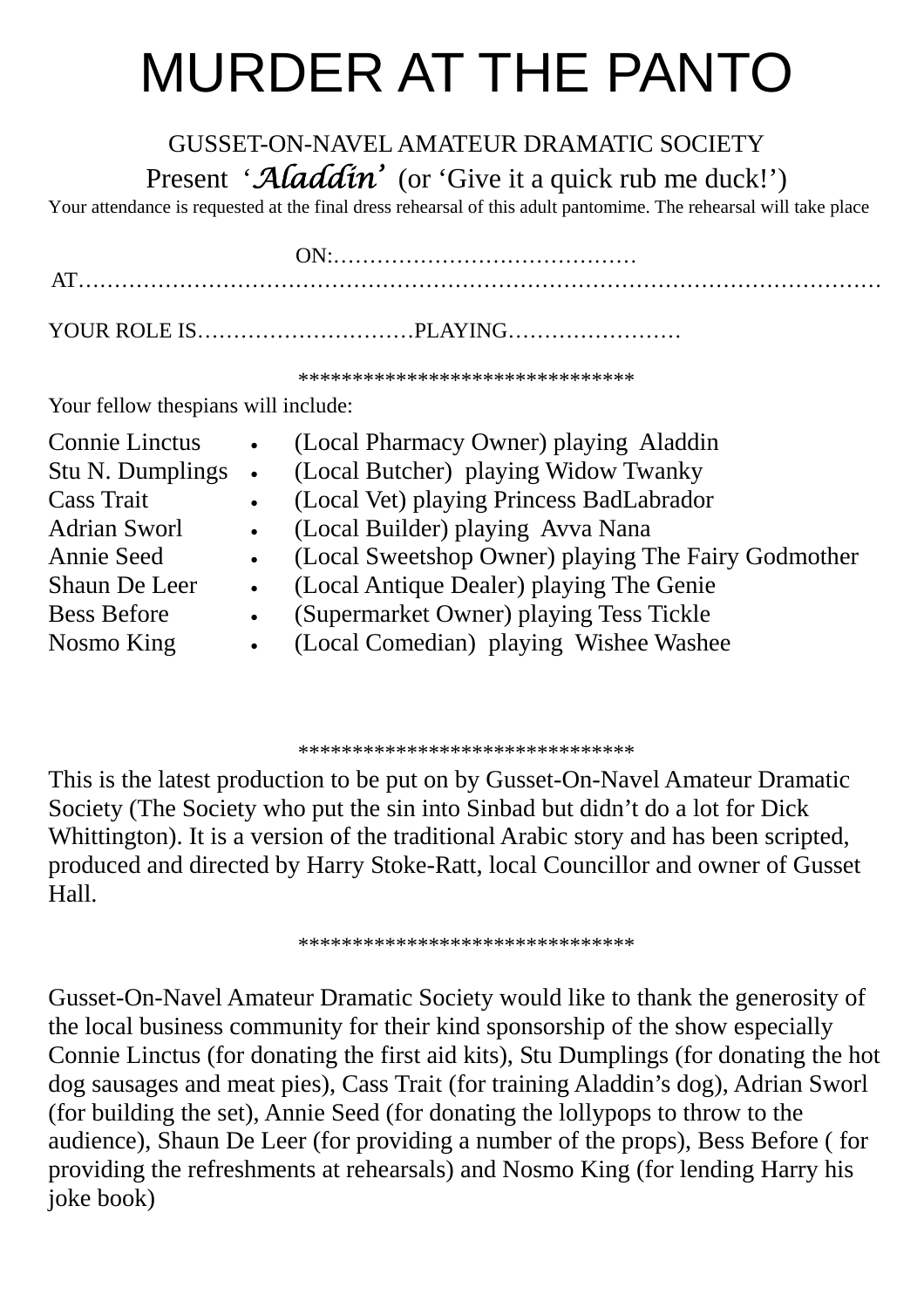ROUND 6

## ASK BESS BEFORE Harry seemed to have found out that you were up to no good. Is this true?

## **PRODUCE YOUR CLUE AND READ IT TO THE GROUP**



ADRIAN SWORL

ROUND 7

### **PLEASE READ GROUP SCRIPT ACT 4**



ROUND 8

ADRIAN SWORL

ANSWER WHEN ASKED BY STU N.DUMPLINGS

Yes they went missing at previous rehearsals when I brought my tool kit to make some adjustments to the set.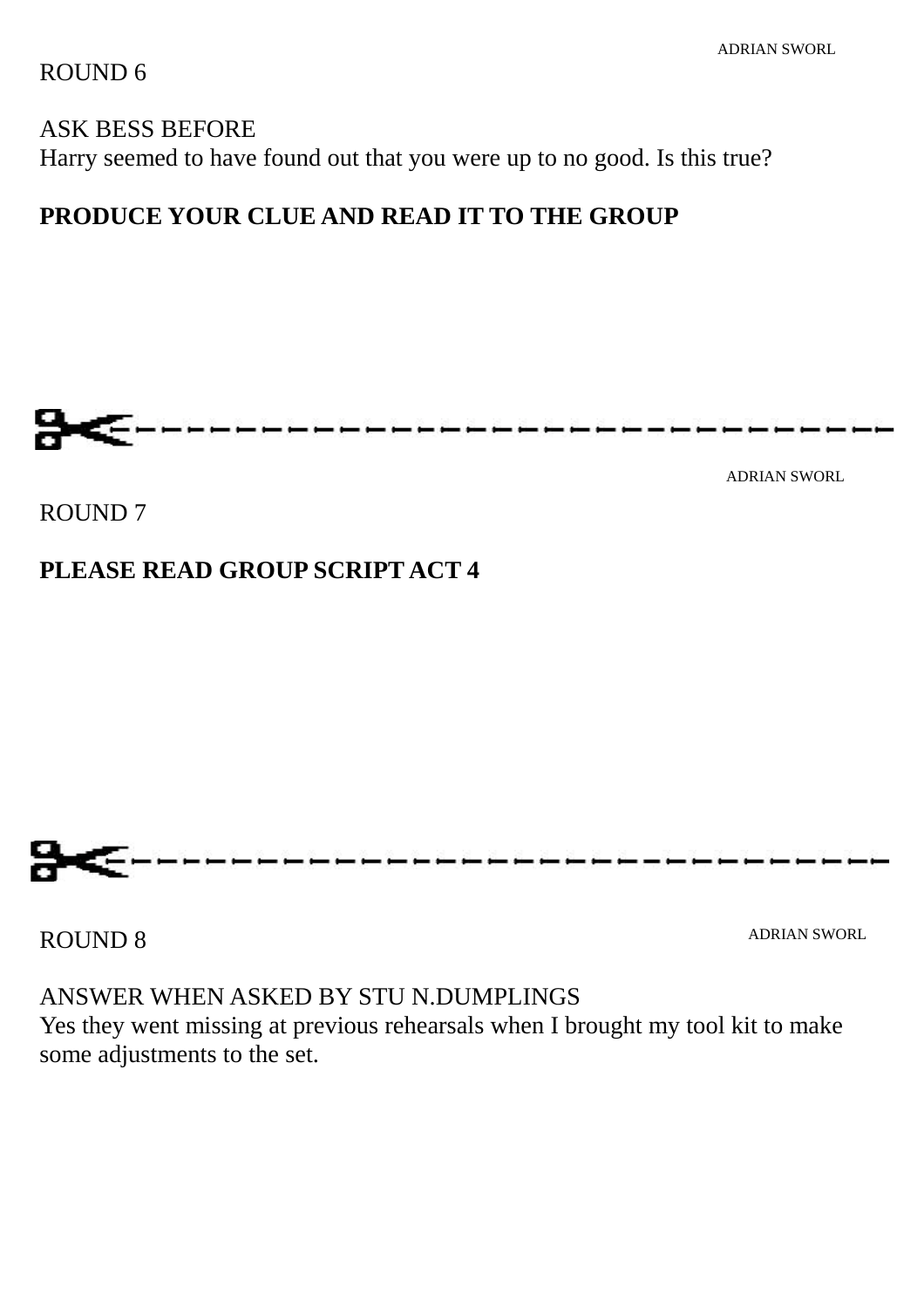### CLUE TO BE READ BY CONNIE LINCTUS - ROUND 4







## **LICENSED INSOLVENCY PRACTITIONERS**

To A Sworl Esq

Dear Sir,

RE Investment in Stoke-Ratt Ostrich Farms Ltd

We refer to your recent enquiry following our final creditors letter of the 25th inst.

 We can confirm that there is no prospect of any dividend to the unsecured creditors (which includes your loan of £50,000) or to the ordinary shareholders (which includes your 50% shareholding of 50,000 £1 ordinary shares)

 We have also investigated the conduct of Mr H Stoke-Ratt And can confirm that he has acted correctly under the rules of the Insolvency act 1986.

 The payments out to Mr Stoke-Ratt covered the repayment of his secured loan.

Yours faithfully

 *Ivor Bigfee*